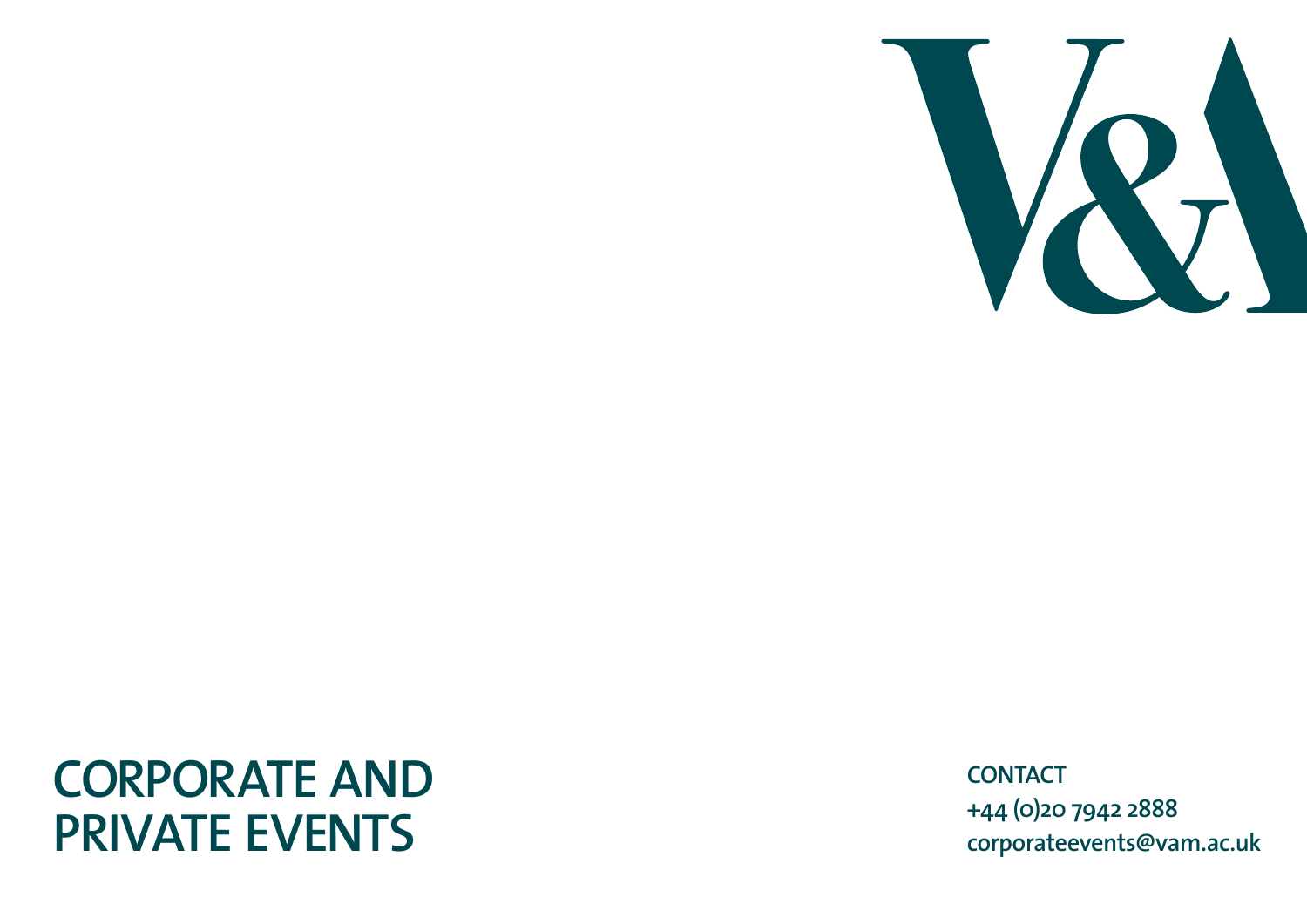

## CORPORATE AND<br>PRIVATE EVENTS AT THE V&A

Reflecting its reputation as the world's greatest museum of art and design, the V & A's magnificent South Kensington building is a unique gem of Victorian architecture. A treasure house with collections of fabulous scope and diversity, the Museum boasts extraordinary rooms and spaces which offer exceptional possibilities for entertaining in a prestigious central London location.

It is also possible to hold exclusive exhibition viewings during events.

The V&A is also a unique venue for filming and photoshoots.

An exciting variety of venues are listed below, with information to help you select the best location for your event.

#### **Contents**

| Filming and Photoshoots  11 |  |
|-----------------------------|--|
|                             |  |
|                             |  |
| Approved Suppliers14        |  |
| Contact Information 16      |  |
|                             |  |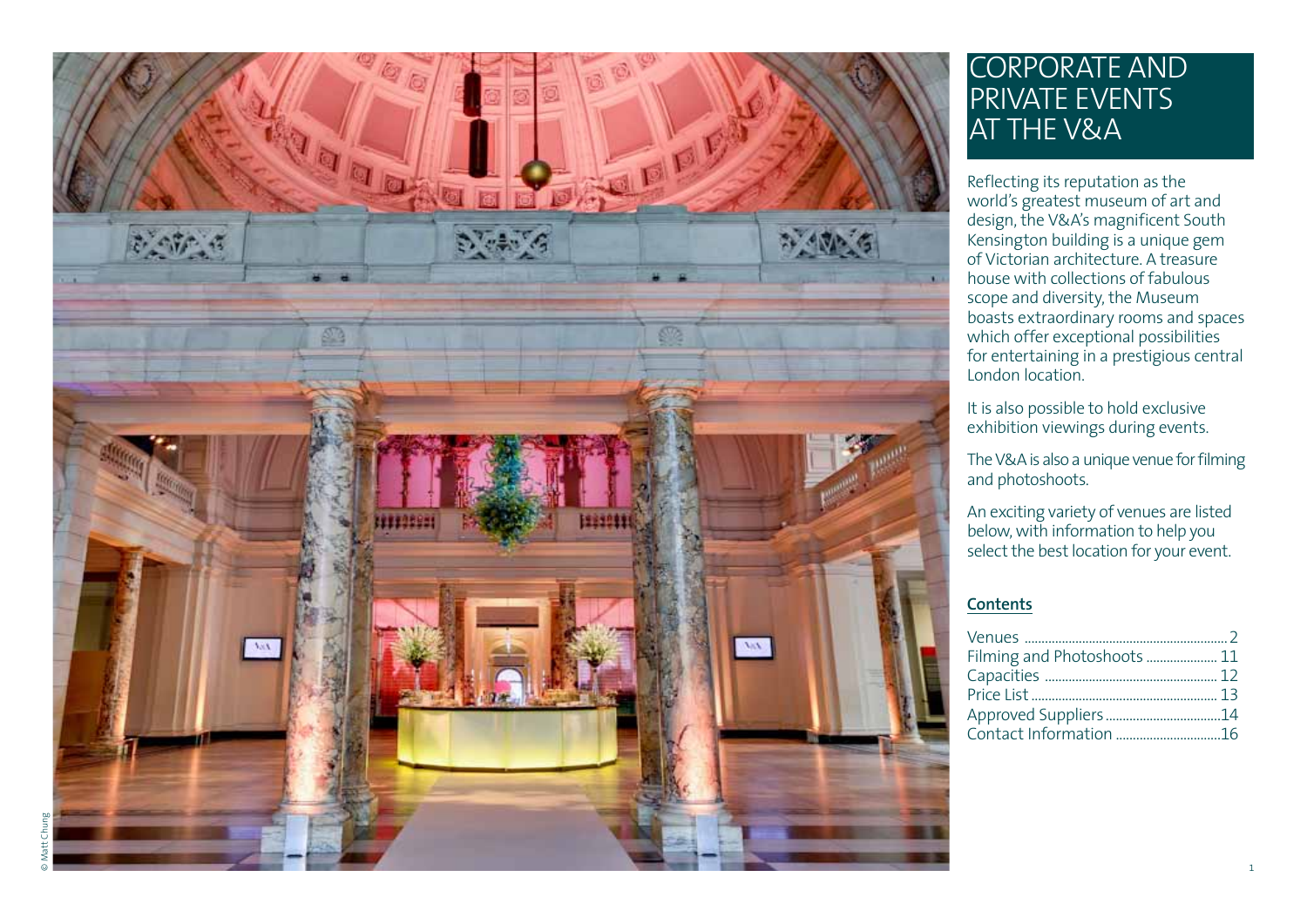

## DOME

The Dome, with its soaring ceiling, classical architecture and marble floors, complemented by Dale Chihuly's extraordinary central glass sculpture, is one of London's most elegant and impressive settings for receptions,<br>dinners and dinner dances.

A pre-dinner drinks reception can be held in the Dorothy and Michael Hintze Sculpture Galleries or John Madejski Garden<br>Please note that a dancefloor must be

hired when organising a dinner dance.

#### **Essential information**

**Reception** 600 guests **Seated dinner** 250 guests **Dinner-dance** 250 guests

**Hire fee**

**Reception** from £9,000 **Dinner** from £12,000 **Dinner dance** from £14,000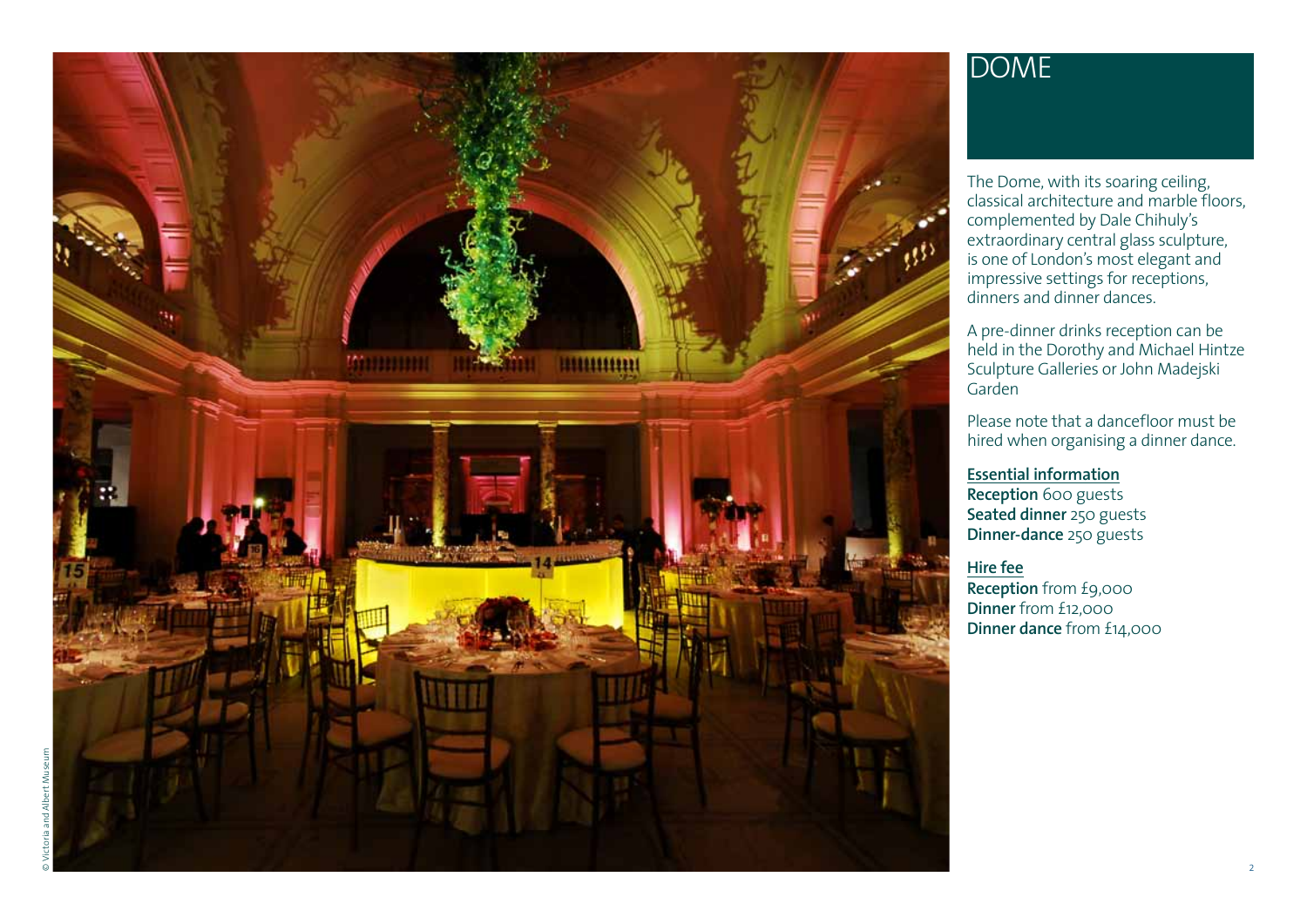

## DOROTHY AND Mi chae l Hintze Sc u lpture Galleries

The Dorothy and Michael Hintze Sculpture Galleries display some of the V&A's finest sculpture and provide a stunning setting for receptions and pre-dinner drinks. The black and white mosaic flooring enhances the collection and tall windows open out onto the John Madejski Garden.

The galleries are situated close to the Museum's major exhibition halls and provide an ideal space for drinks receptions and dinners.

#### **Essential information**

**Reception** 250 guests **Pre-dinner drinks** 250 guests **Dinner** 100 guests

**Hire fee Reception from** £9,000 **Dinner from** £12,000

Due to the nature of the objects on display, it is not possible to serve red wine in this gallery.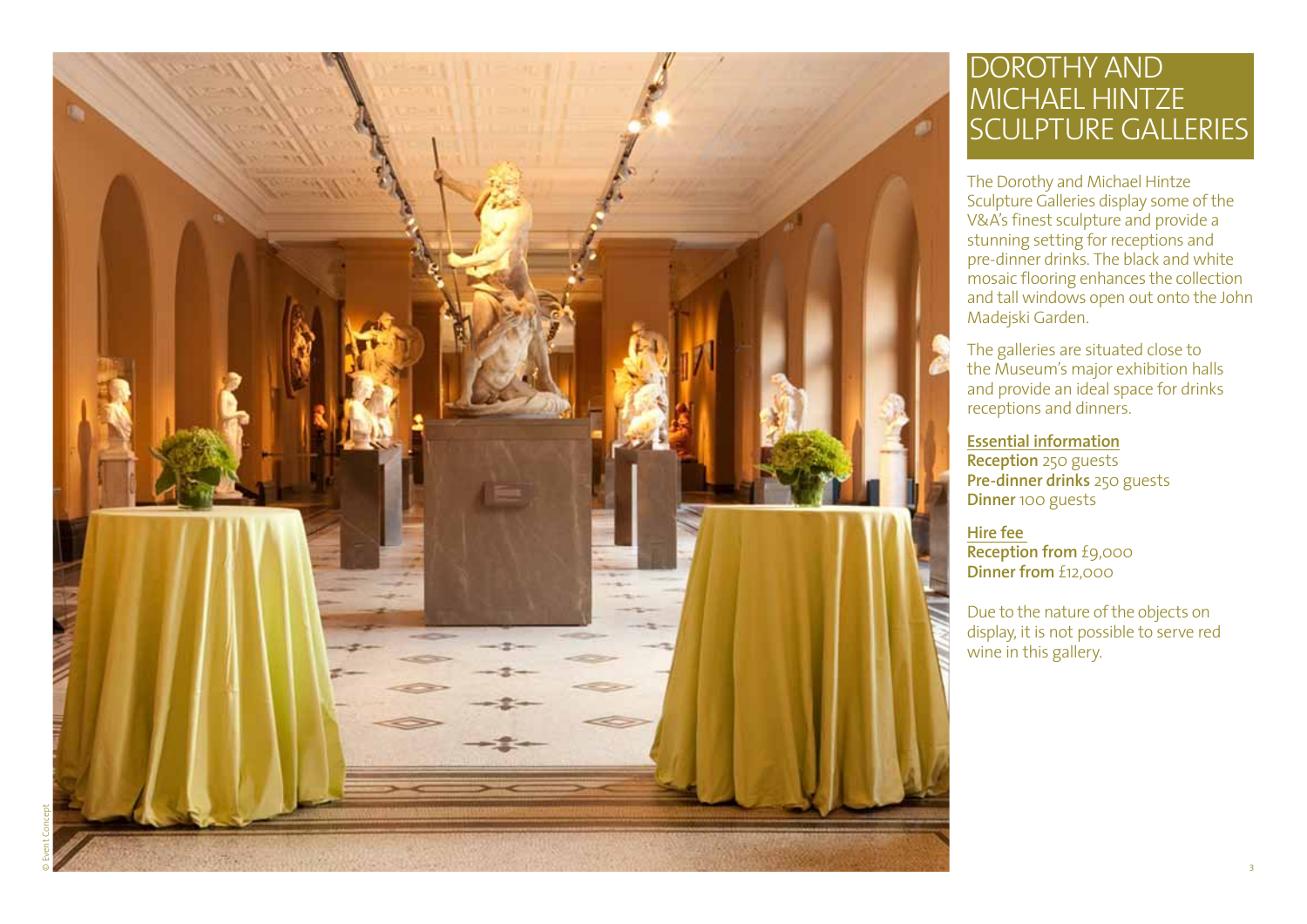

## PAUL AND J ILL RUDDOCK GALLER

Over ten years in the planning, two years in the building and showcasing the world's largest collection from the period, the V & A's Medieval & Renaissance Galleries opened in 2009 to

great critical acclaim.<br>The ten galleries include The Paul and Jill Ruddock Gallery. This is next to the Dome and is a stunning space for receptions, pre-dinner drinks and dinners.

Large scale works, once part of impressive Renaissance buildings are displayed in the context of a cityscape. Dramatic sculptures by Giambologna and others stand in a setting evocative of a courtyard and garden. The choir screen from the Cathedral of St John at 's-Hertogenbosch in the Netherlands, one of the largest objects on show, provides a powerful backdrop for events.

**Essential information Reception** 250 guests **Dinner** 80 guests

**Hire Fee Reception from** £9,000 **Dinner from** £12,000

Due to the nature of the objects on display, it is not possible to serve red wine in this gallery.

4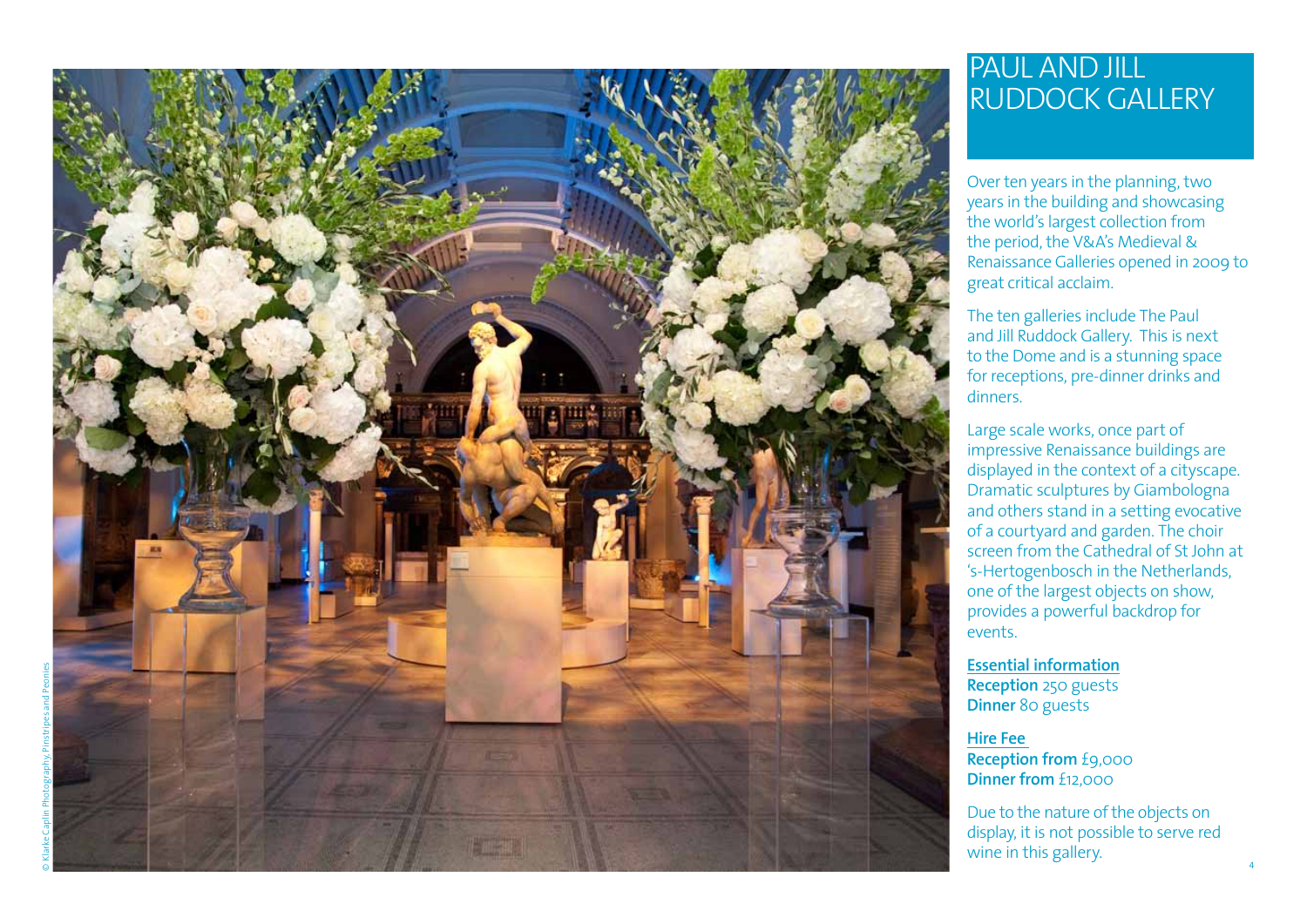

## JOHN MADEJSKI **GARDEN**

The John Madejski Garden is one of the<br>most elegant outdoor venues in London. It is a tranquil space featuring a paved ellipse with water jets between steps, which are illuminated at night. The design allows the beautiful 19th-century terracotta facades to be more visible and provides flexibility to transform<br>the space for different types of events. The garden is one of London's hidden treasures and is particularly magical when lit.

**Essential information Reception** 600 guests **Pre-dinner drinks** 400 guests

**Hire fee From** £9,000

Marquees are not permitted in the garden. The Dome provides an alternative venue in case of rain and is included in the venue hire.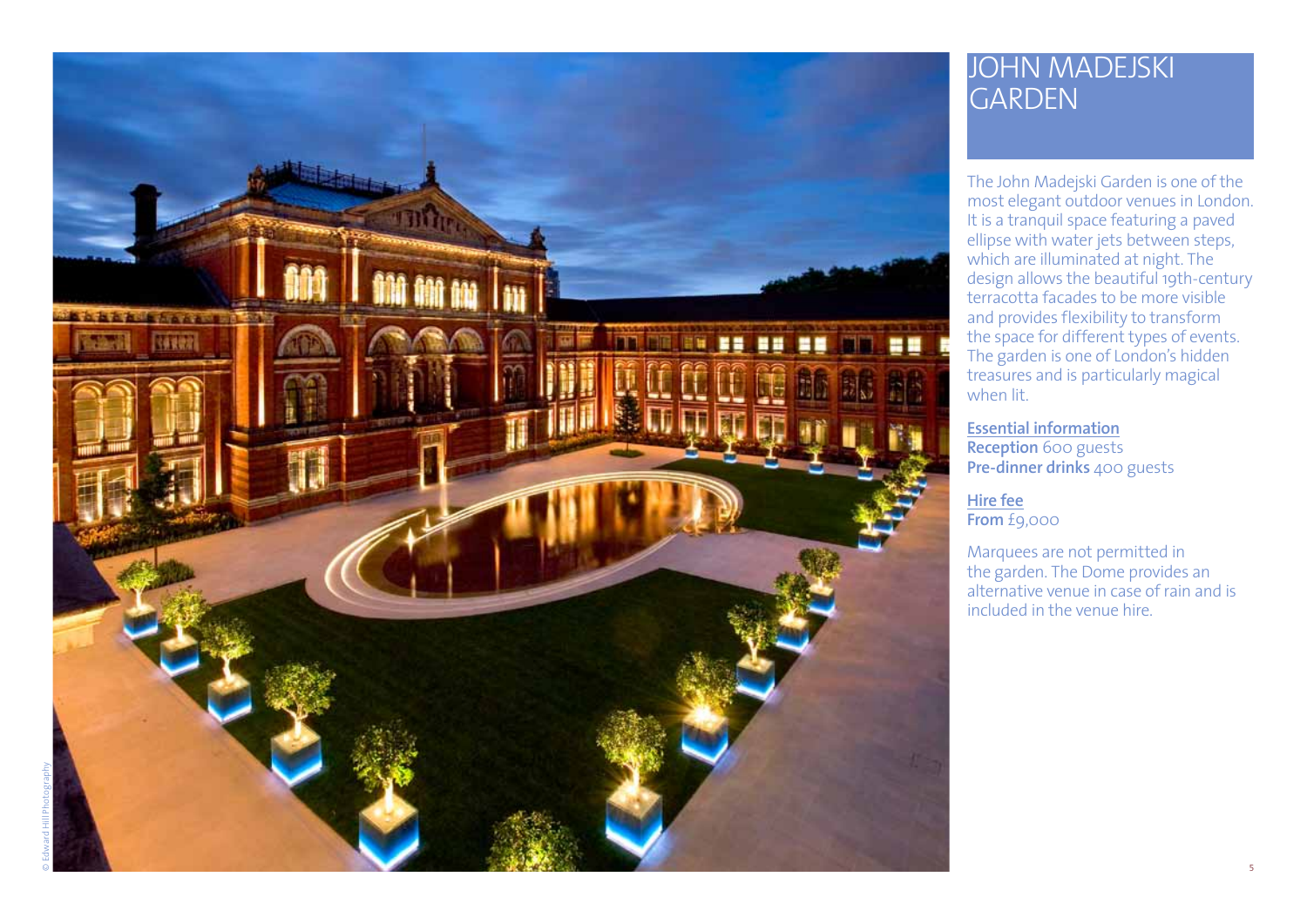

## Raphae l Gallery

Our largest and most prestigious space, the Raphael Gallery houses some of the Renaissance art in the world. The seven<br>Raphael cartoons, dating back to 1516, are complemented by a gilded Spanish altarpiece lending a striking backdrop to drinks receptions, dinners, concerts and awards presentations.

**Essential information Reception** 400 guests **Dinner** 400 guests

**Hire fee Reception from** £10,000 **Dinner from** £14,500

Clients are welcome to use the Dorothy and Michael Hintze Sculpture Galleries, John Madejski Garden or Dome for predinner drinks, depending on the number of guests.

© Matt Chung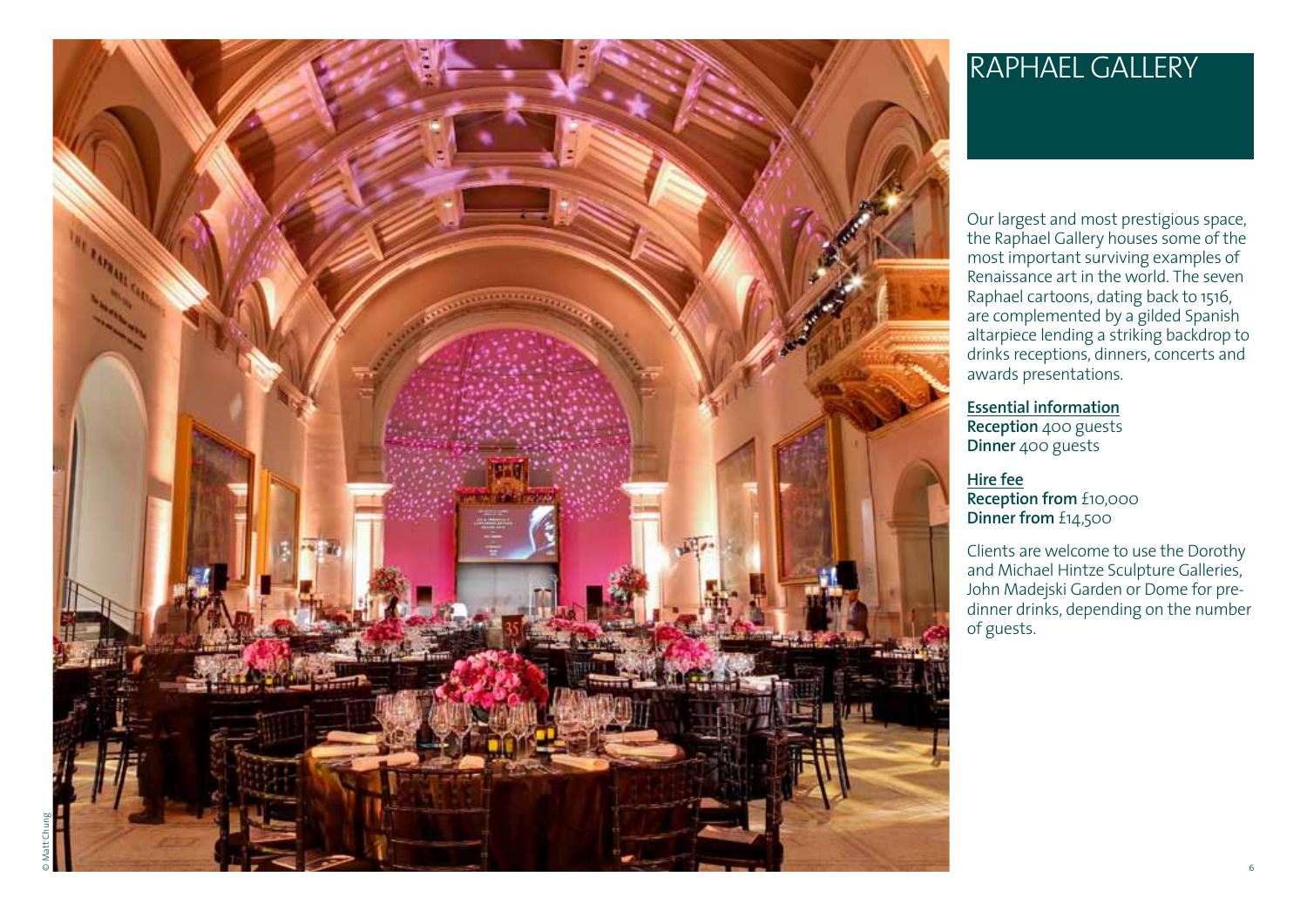

## Fashion Galleries

The Fashion Galleries host a series of stunning temporary fashion exhibitions. The dress collection covers four centuries of European fashionable dress, from the beginning of the 18th century to the latest creations of the 21st century, and from the ornate richness of a court mantua to the minimalism of contemporary couture.

**Essential information Reception** 300 guests

**Hire fee From** £9,000

Due to the nature of the objects on display, it is not possible to serve red wine in this gallery.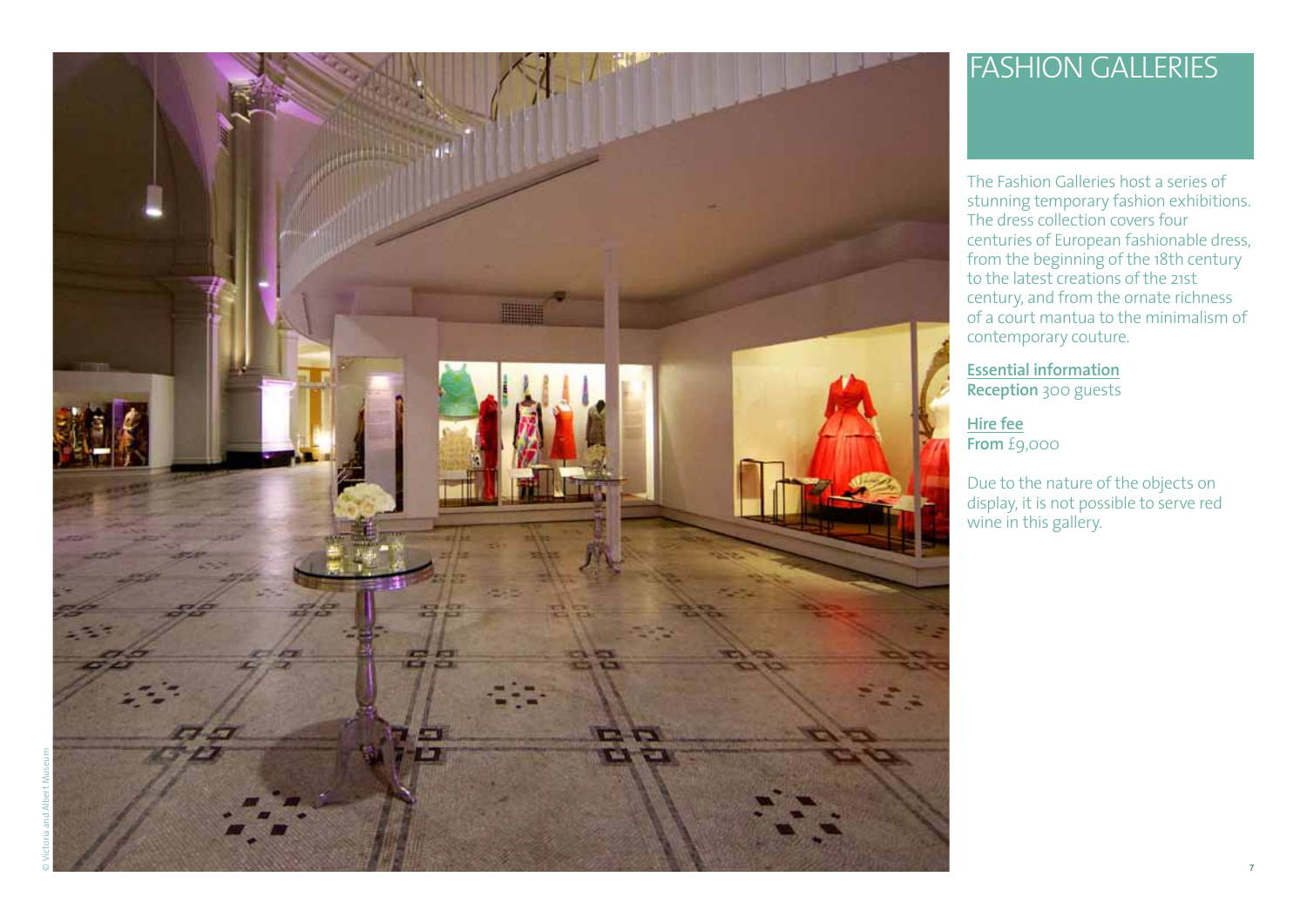

## Edwin and Susan DAVIES PAINTINGS **GALLERIES**

A suite of five galleries displaying 200 works from the V & A's extensive paintings collection is available for drinks receptions. The collection includes paintings by Constable, Turner and Gainsborough, and famous works by Blake, Landseer and Millais.

**Essential information Reception** 200 guests

**Hire fee From** £9,000

Due to the nature of the objects on display, red wine and hot canapés are not permitted in this gallery.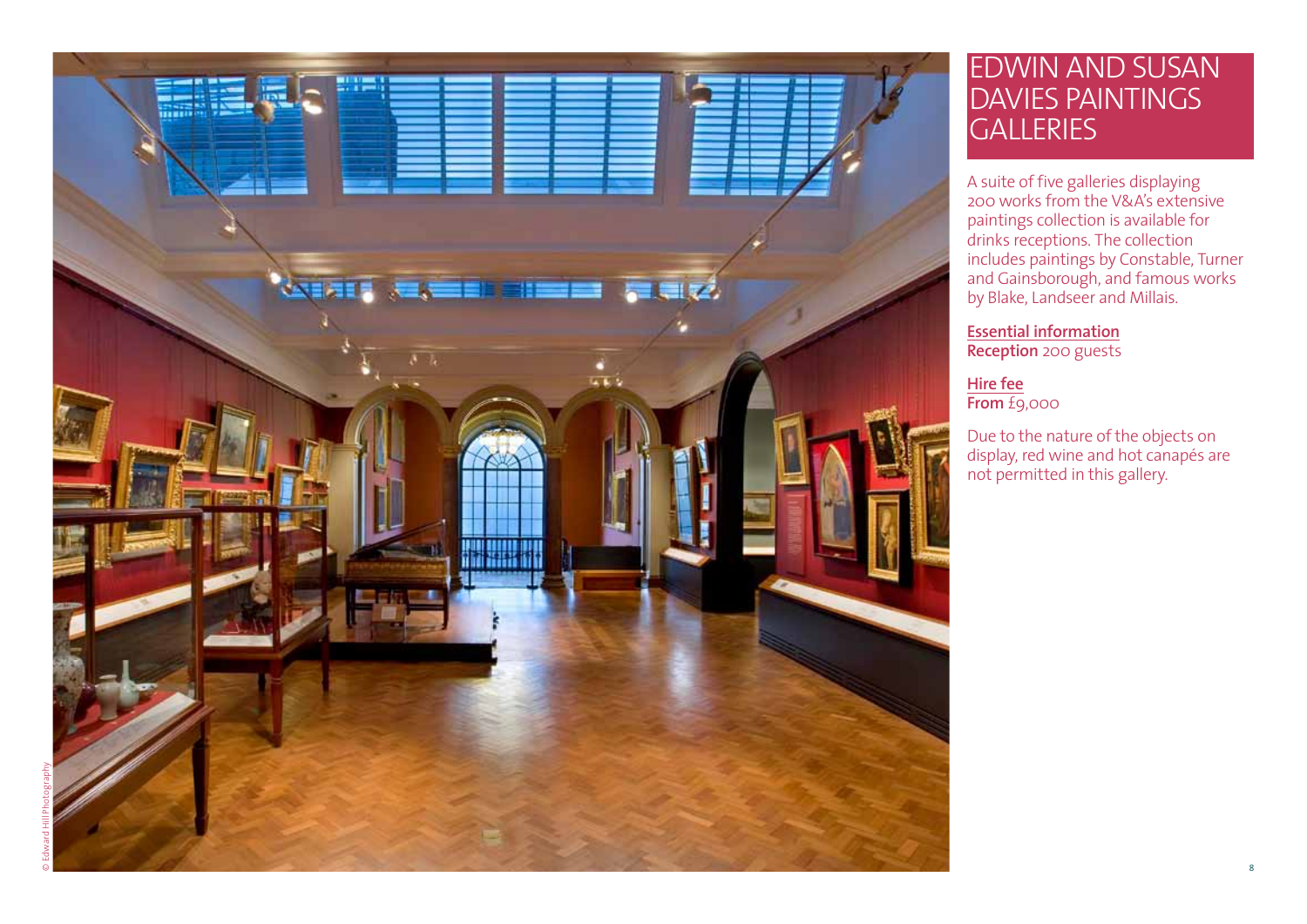

## WHITELEY SILVER **GALLERIES**

The spectacular Whiteley Silver Galleries house the nation's finest collection of

silver, with over 1500 objects on view. The galleries, which overlook the John Madejski Garden, are a superb example of Victorian decoration and ornamentation, providing a unique, glittering space for evening receptions.

**Essential Information Reception** 250 guests

**Hire fee From** £9,000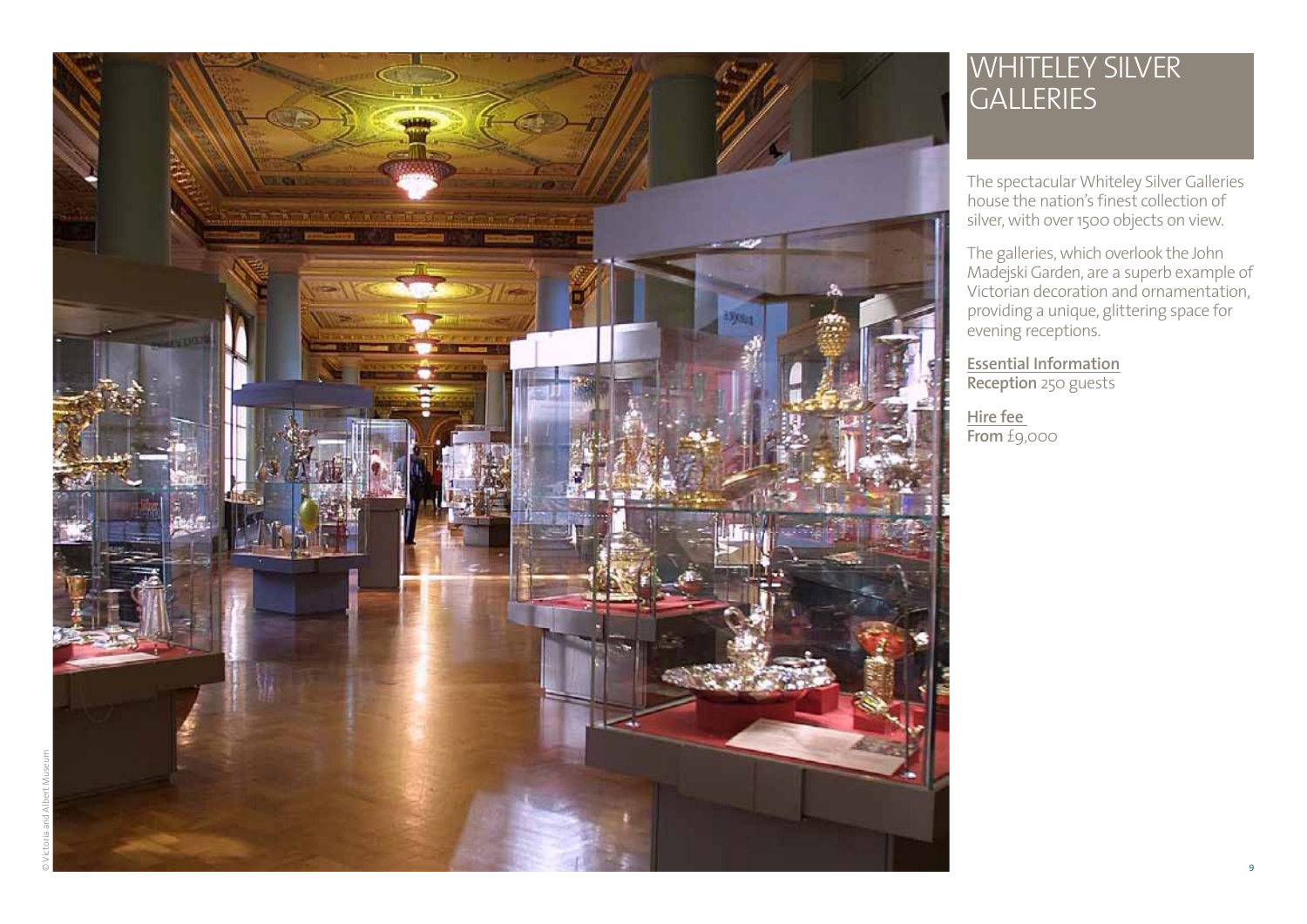

## Morris and Gamble roo m s

These unique rooms are available for early morning and evening hire

The Gamble Room is beautifully tiled with ceramics by Maw and Minton, and the windows feature stained glass incorporating the Royal Arms.

The adjacent Morris Room is a classic example of William Morris's early domestic decorative style and was completed in 1868. The décor follows the Elizabethan Revival style favoured by the Pre-Raphaelites with painted panels and stained glass windows by Sir Edward Burne-Jones.

**Essential Information Morris Room** 40 guests **Gamble Room** 140 guests

**Hire Fee Breakfast from** £2,000 **Dinner from** £12,000

For logistical reasons, catering is arranged with Clerkenwell Green.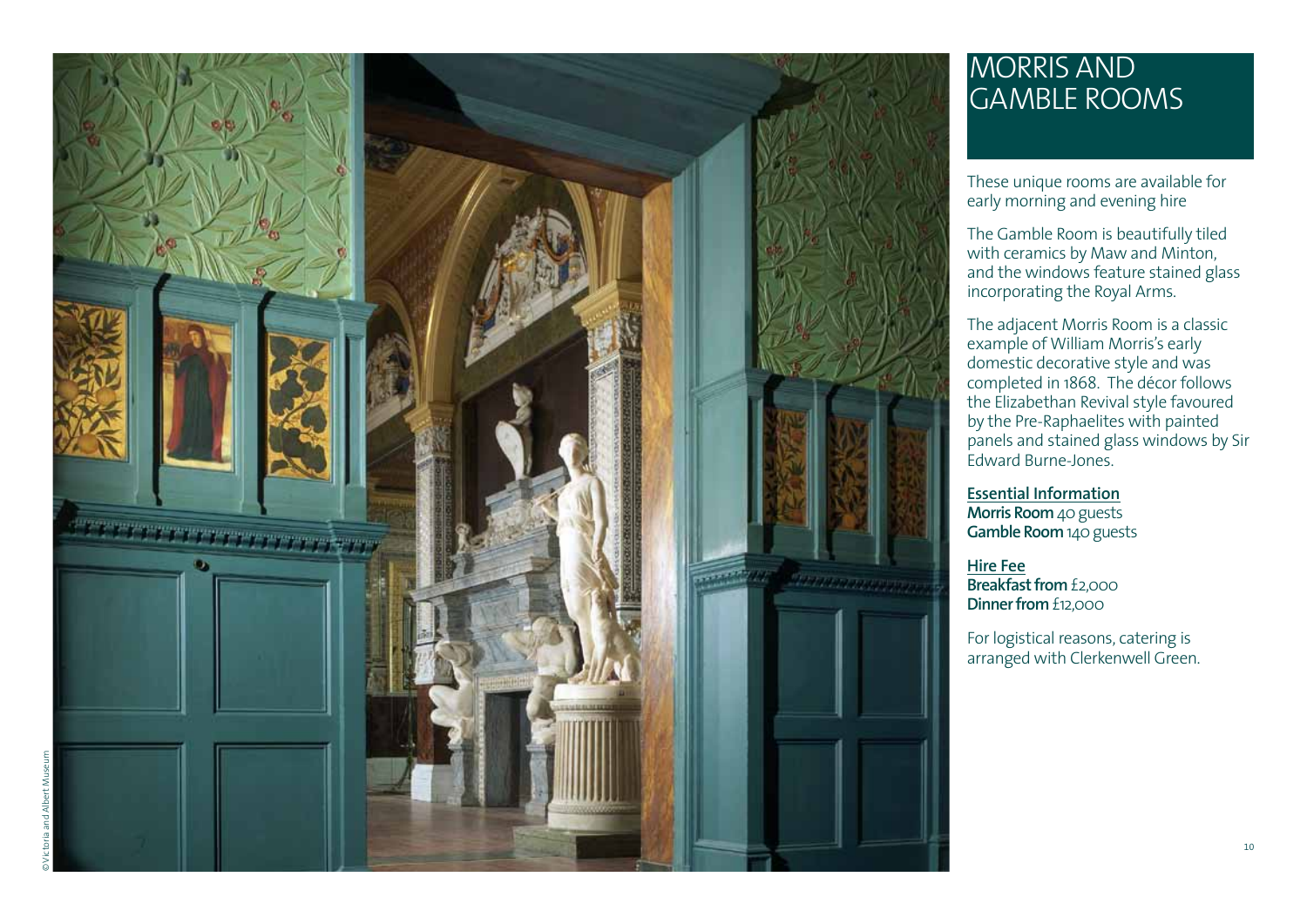

## Filmin g and **PHOTOSHOOTS**

The V&A offers a unique setting for filming and photoshoots, with impressive galleries, staircases, period rooms and a landscaped garden. We welcome enquiries for feature films, television documentaries, interviews and commercials. Recent productions include Trance, Hugo, New Tricks, Celebrity Come Dine With Me and Flog

it.<br>The V&A also regularly accommodates photographic shoots and most recently has provided a location for Vanity Fair, I n Style Magazine and Topman.

Filming is also available at an alternative V&A site in Olympia. Originally the Post Office Savings Bank, this Victorian building offers an imposing façade, courtyard, spiral staircases and a rooftop with views over West London. It has played host to the highly acclaimed Tinker, Tailor, Soldier, Spy and Stephen Poliakoff's Dancing on the Edge.

For further information please contact Rachel Lloyd, r.lloyd@vam.ac.uk / 020 7942 2841 / 07776 151 805.

© Victoria and Albert Museum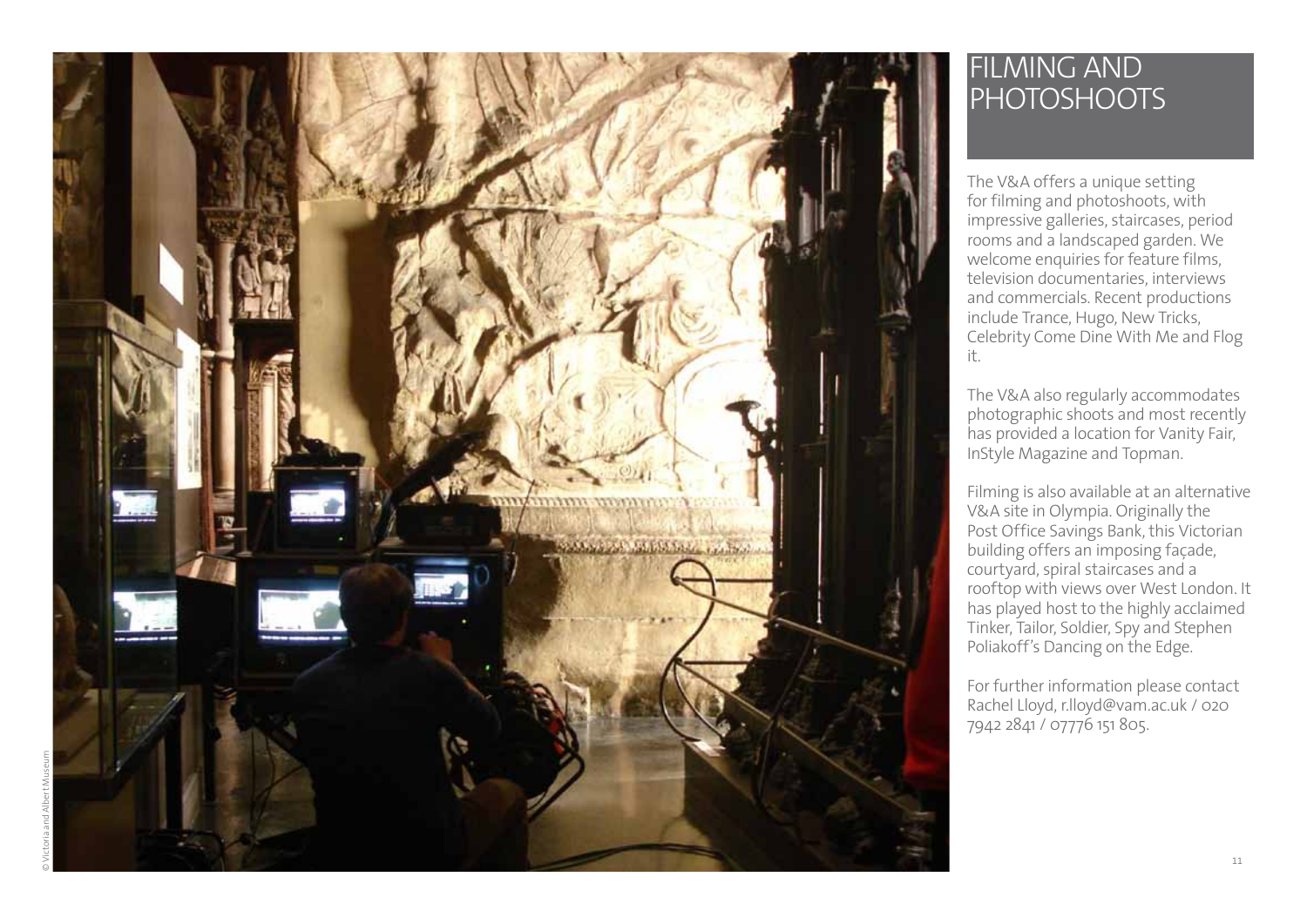## **CAPACITIES**

|                                                   | Drinks <sub>ption</sub> | Dinner | Oinner dance | Seminar | Breakfast | Availability    |
|---------------------------------------------------|-------------------------|--------|--------------|---------|-----------|-----------------|
| Dome                                              | 600                     | 250    | 250          |         |           | evening         |
| Dorothy and Michael HIntze Sculpture Galleries    | 250                     | 100    |              |         |           | evening         |
| <b>Paul and Jill Ruddock Gallery</b>              | 250                     | 80     |              |         |           | evening         |
| John Madejski Garden                              | 600                     |        |              |         |           | evening         |
| <b>Raphael Gallery</b>                            | 400                     | 400    |              |         |           | evening         |
| <b>Fashion Galleries</b>                          | 300                     |        |              |         |           | evening         |
| <b>Edwin and Susan Davies Paintings Galleries</b> | 200                     |        |              |         |           | evening         |
| <b>Whiteley Silver Gallery</b>                    | 250                     |        |              |         |           | evening         |
| <b>Morris Room</b>                                |                         | 40     |              |         | 40        | morning/evening |
| <b>Gamble Room</b>                                |                         | 140    |              |         | 140       | morning/evening |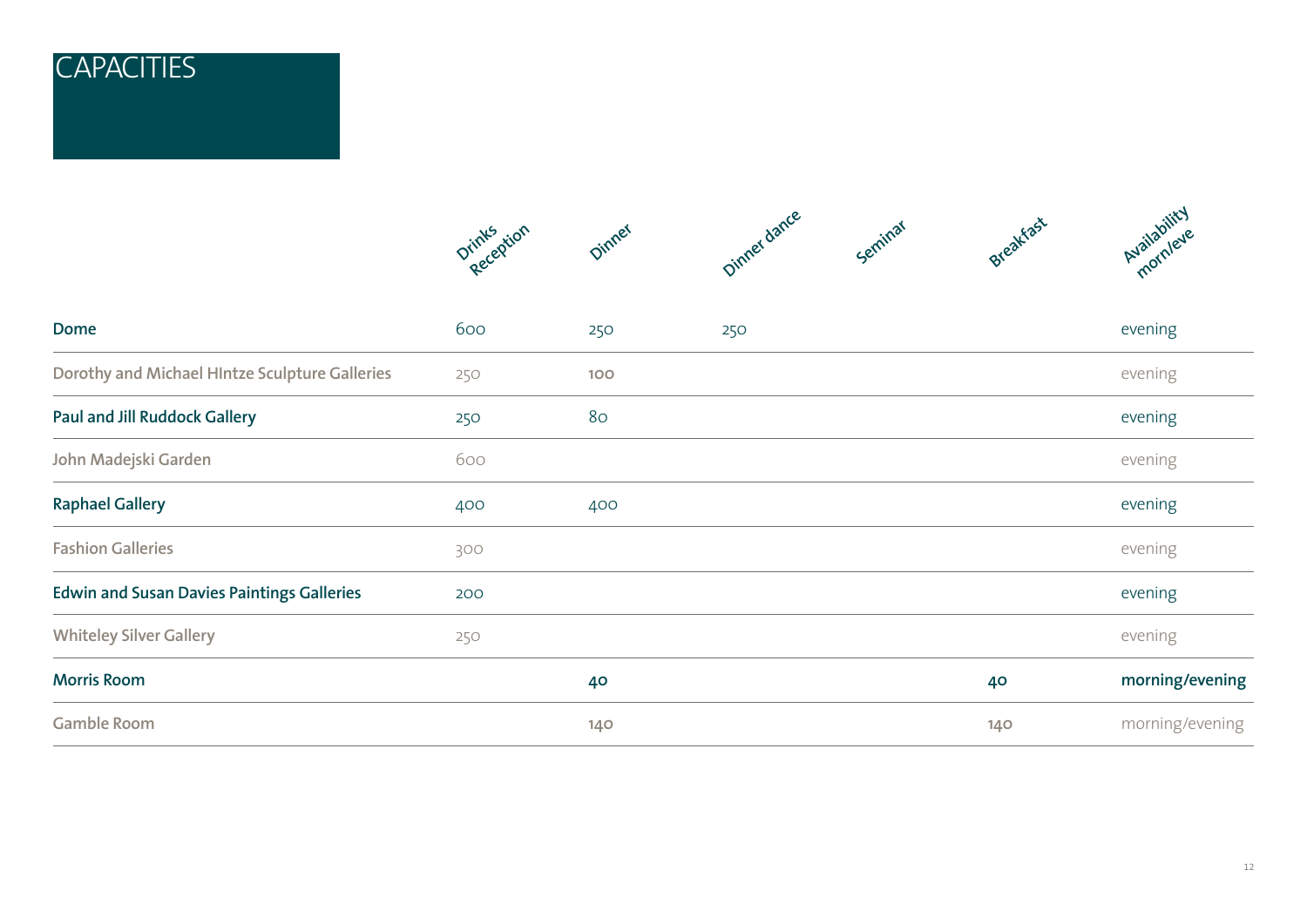## Price List

#### **DOME**

|  |  | Keception |  |
|--|--|-----------|--|
|  |  |           |  |

| $18.45 - 22.00 \ldots$ $10,000$ |
|---------------------------------|
| $18.45 - 23.00$ £11,000         |

#### **Dinner**

 $18.45 - 23.00$  ....... £12,000  $18.45$  - midnight ..... £14,000

#### **Dinner/Dance**

 $18.45 - \text{midnight} \dots \text{£}14,000$ 18.45 - 01.00 . . £16,000

#### **DOROTHY and MICHAEL HINTZE SCULPTURE GALLERIES**

#### **Reception**

| $18.45 - 21.00$ £9,000  |
|-------------------------|
| $18.45 - 22.00$ £10,000 |
| $18.45 - 23.00$ £11,000 |

#### **Dinner**

 $19.00 - 23.00 \ldots$   $12.000$ 

#### **PAUL AND JILL RUDDOCK GALLERY Reception**

| $r = r$ |                         |
|---------|-------------------------|
|         |                         |
|         | $18.45 - 22.00$ £10,000 |
|         | $18.45 - 23.00$ £11,000 |

#### **Dinner**

 $19.00 - 23.00$  .........£12.000

#### **john madejski garden**

**Reception** 18.45 - 21.00 . £9,000

 $18.45 - 22.00$  ....... £10,000

#### **RAPHAEL GALLERY**

**Reception**  $19.00 - 21.30$  ....... £10,000

#### **Dinner**

 $19.00 - 23.00$  ....... £14,500 *Followed by dancing in the Dome until midnight . . . . . . . .* £16,500 *Followed by dancing in the Dome until 01.00 . . . . . . . . . . . .* £18,500

#### **fashion galleries**

**Reception**

 $18.45 - 21.00 \ldots$   $19.000$  $18.45 - 22.00 \ldots 110.000$ 

#### **WHITELEY SILVER GALLERIES Reception**

18.45 - 21.00 . £9,000  $18.45 - 22.00$  ....... £10,000

#### **EDWIN AND SUSAN DAVIES PAINTINGS GALLERIES**

#### **Reception**

| $18.45 - 22.00$ £10,000 |
|-------------------------|

#### **morris ROOM**

**Breakfast**  $08.00 - 09.30...$   $\ldots$  £2,000 **Dinner** 19.00 - 23.00 . £12,000

#### **gamble room**

**Breakfast** 08.00 - 09.30 . . £2,500

#### **Dinner**

 $19.00 - 23.00 \ldots 112,000$ 

#### **Further Information**

- All prices quoted are subject to VAT.

- The John Madejski Garden is only available for drinks receptions and subject to good weather.
- Catering costs are not included in the hire fees and should be obtained from the approved list of suppliers (p15).
- V&A Exhibitions can be hired for exclusive viewing for an additional £1,500 to £2,000.
- Time extensions are possible from 23:00 until 01:00 for an additional £2,000 per hour.

- All bookings are subject to Terms and Conditions, available from the Events Office.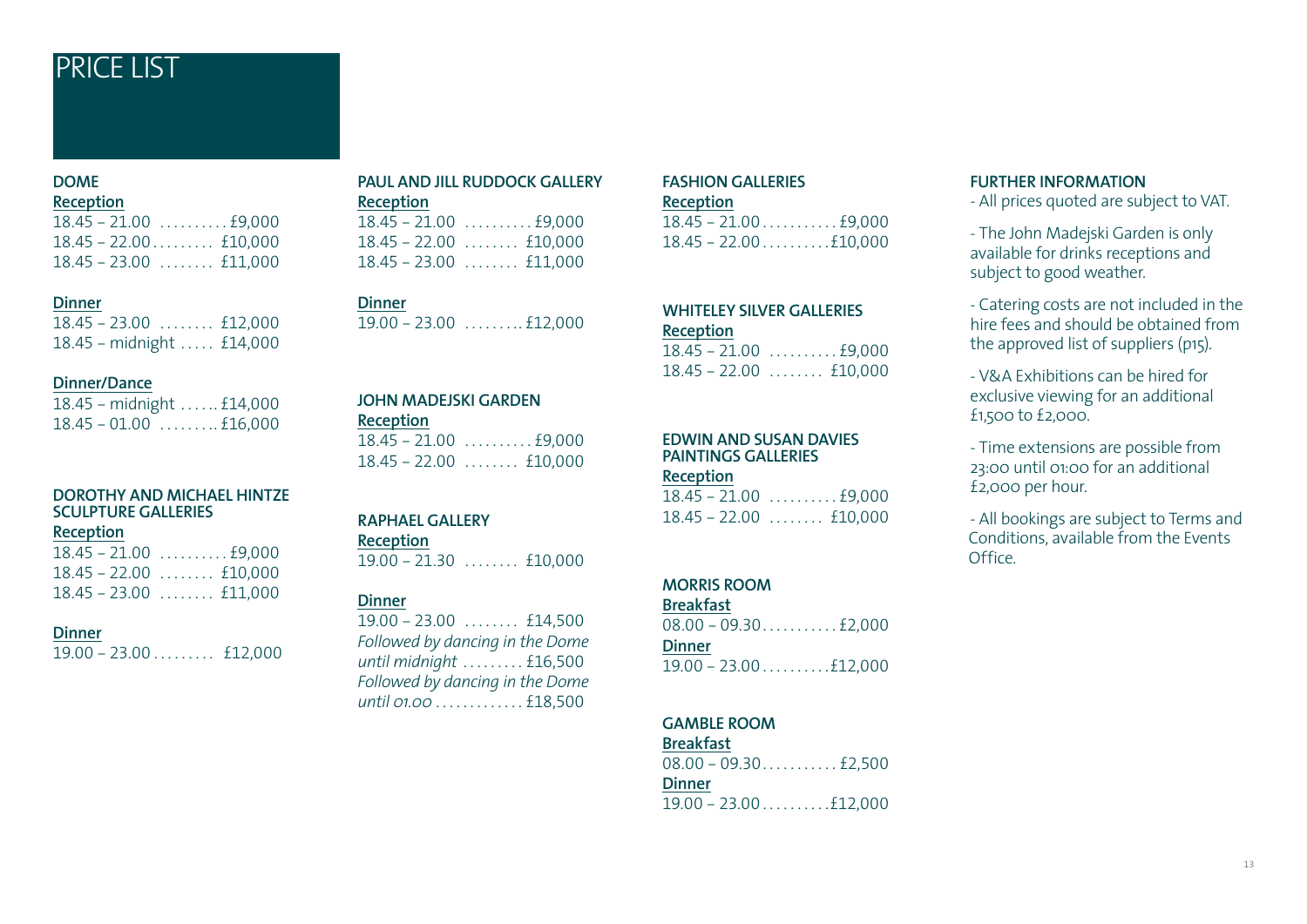## **APPROVED SUPPLIERS**

#### CATERING

#### **THE ADMIRABLE CRICHTON**

*Jenny Sharland* T 020 7326 3800 E parties@admirable-crichton.co.uk www.admirable-crichton.co.uk

#### **BLUE STRAWBERRY**

*Georgina Shryane* T 020 7733 3151 E georgina@bluestrawberry.co.uk www.bluestrawberry.co.uk

#### **BY WORD OF MOUTH LTD**

*Justin Tinne* T 020 8871 9566 E office@bywordofmouth.co.uk www.bywordofmouth.co.uk

#### **CLERKENWELL GREEN**

*Naomi Cotton* T 07469350334 E naomi.cotton@clerkenwellgreen.com www.clerkenwellgreen.com

#### **CREATE FOOD & PARTY DESIGN**

*Rhi Williams* T 020 8944 4900 E rhi.williams@createfood.co.uk www.createfood.co.uk

#### **food show limited**

*Catriona Mason* T 020 7793 1877 E catriona@foodshowltd.com www.foodshowltd.com

#### **JACKSON GILMOUR**

*Francis O'Hagan* T 020 8665 1855 E francis@jacksongilmour.com www.jacksongilmour.com

#### **Last supper ltd**

*Jonathan Attwood* T 020 7378 0101 E info@lastsupperltd.co.uk www.lastsupperltd.co.uk

#### **MUSTARD CATERING LTD**

*James Hurworth/Robert Salter* T 020 8971 7800 E sales@mustardcatering.com www.mustardcatering.com

#### **PAYNE AND GUNTER**

*Jayne Denneny* T 0870 850 1848 E sales@payneandgunter.co.uk www.payneandgunter.co.uk

#### **RHUBARB**

*Patrick Donaldson* T 020 8812 3200 E patrickdonaldson@rhubarb.net

#### **ROCKET FOOD LIMITED**

www.rhubarb.net

*Michael Symonds* T 020 7622 2320 E parties@rocketfood.net www.rocketfood.net

#### **seasoned events**

#### *Chris Gaylard*

T 020 7236 2149 E chris.gaylard@seasonedevents.co.uk www.seasonedevents.co.uk

#### **THE RECIPE**

*Emma Beeston* T 020 7033 4280 E emma@the-recipe.co.uk www.the-recipe.co.uk

#### **ZAFFERANO**

*Joanna Moody* T 020 8905 9120 E joanna@zafferano.co.uk www.zafferano.co.uk

#### MUSIC/ ENTERTAINMENT

#### **MUSIC BY ARRANGEMENT**

*Sarah Balfour* T 020 8209 3430 E sarah@mbaevents.co.uk www.musicbyarrangement.com

#### **PRELUDE**

*Rodney Prout* T 020 8660 6647 E sales@preludeentertainment.co.uk www.preludeentertainment.co.uk

#### **PRIVATE DRAMA EVENTS**

*Adam Blackwood* T 020 8749 0987 E adam@privatedrama.com www.privatedrama.com

#### **STERNBERG CLARKE**

*Adam Sternberg* T 020 8877 1102 E adam@sternbergclarke.co.uk www.sternbergclarke.co.uk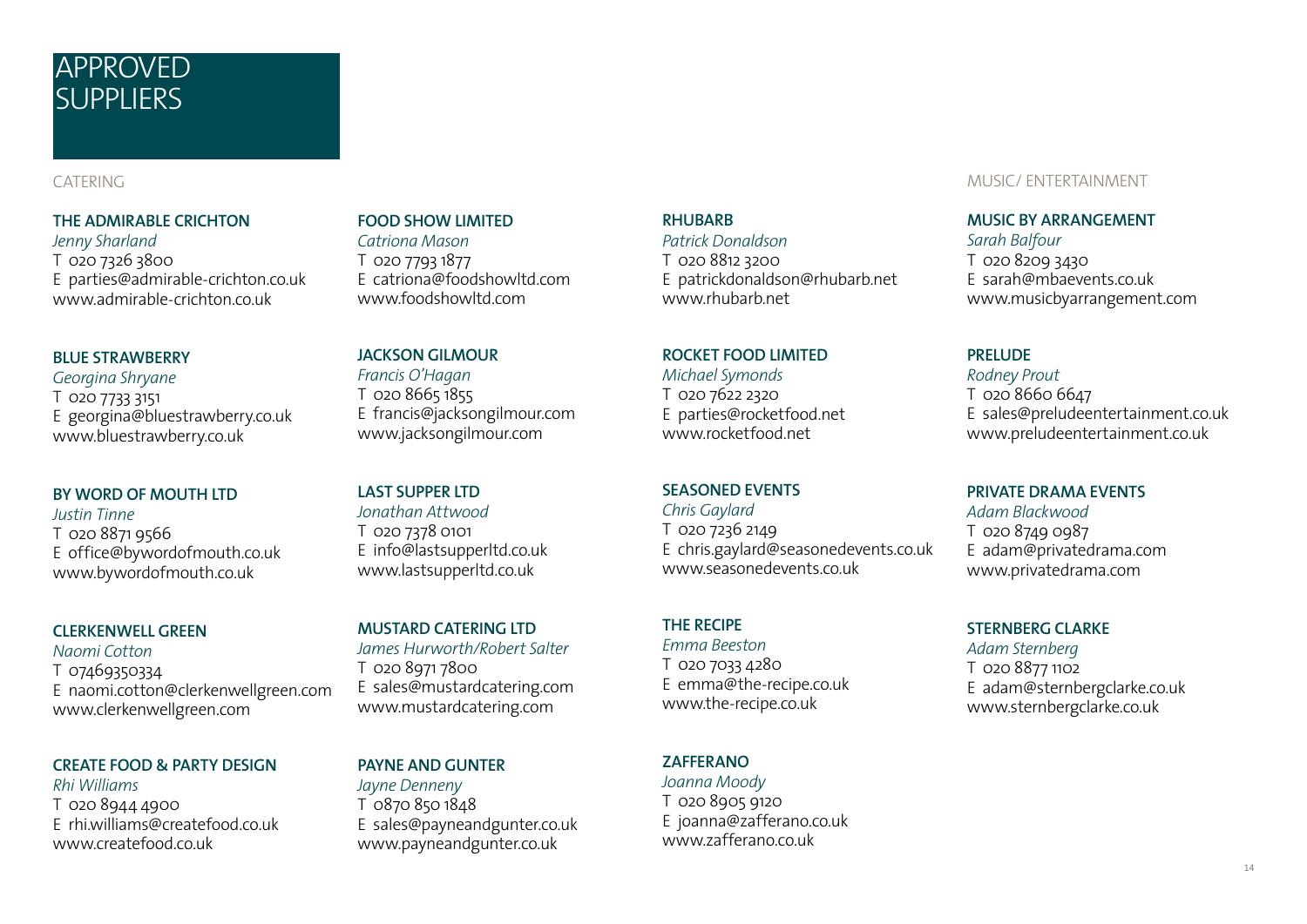## **APPROVED SUPPLIERS**

#### production/ lighting

#### **BESPOKE EVENTS LONDON**

*Daniel Morris-Gibbons* T 020 8961 1510 E daniel@bespoke-london.co.uk www.bespoke-london.co.uk

#### **EVENT CONCEPT**

*Kate Myran* T 020 7740 3988 E info@eventconcept.co.uk www.eventconcept.co.uk

#### **FISHER PRODUCTIONS LTD**

*Kate Kelly* T 020 8871 1978 E katek@fisherproductions.co.uk www.fisherproductions.co.uk

#### **FOCUS LIGHTING & PRODUCTIONS LTD**

*Dom Watson* T 020 8542 9221 E dom@focuslighting.co.uk www.focuslighting.co.uk

#### **WHITE LIGHT LIMITED**

*Alicia Earls* T 020 8254 4800 E events@whitelight.ltd.uk www.whitelight.ltd.uk

#### **WISE PRODUCTIONS**

SOUND

*Richard Mortimer* T 020 8545 0202

www.dobsonsound.co.uk

**SOUND BY DESIGN LTD**

auction technology

E john@givergy-events.com www.givergy-events.com

**GIVERGY events** *John Roberts* T 020 7524 7813

E emma@soundbydesign.net www.soundbydesign.net

*Emma Gallagher* T 020 8339 3888

*George Foden* T 020 8991 6922 E events@wiseproductions.co.uk www.wiseproductions.co.uk

**DOBSON SOUND PRODUCTIONS**

E richardmortimer@dobsonsound.co.uk

## FLOWERS

#### **LAVENDER GREEN FLOWERS**

*Sue Barnes* T 020 7127 5303 E info@lavendergreen.co.uk www.lavendergreen.co.uk

#### **PHILIPPA CRADDOCK**

*Richenda Dannatt* T 020 7318 3894 E richenda@philippacraddock.com www.philippacraddock.com

#### **PINSTRIPES & PEONIES**

#### *Claire Hoolahan*

T 020 7720 1245 E flowers@pinstripesandpeonies.com www.pinstripesandpeonies.com

#### **SHANE CONNOLLY & COMPANY**

*Shane Connolly* T 020 8964 4398 E events@shaneconnolly.co.uk www.shaneconnolly.co.uk

#### **SIMON J LYCETT LTD**

*Simon Lycett* T 020 7277 3322 E enquiries@simonlycett.co.uk www.simonlycett.co.uk

#### **VEEVERS CARTER**

*Tabitha Allen*  T 020 7237 8800 E info@veeverscarter.com www.veeverscarter.com

#### **WILD AT HEART**

*Alexandra Watson* T 020 7229 1174 (option 3) E alex@wildatheart.com www.wildatheart.com